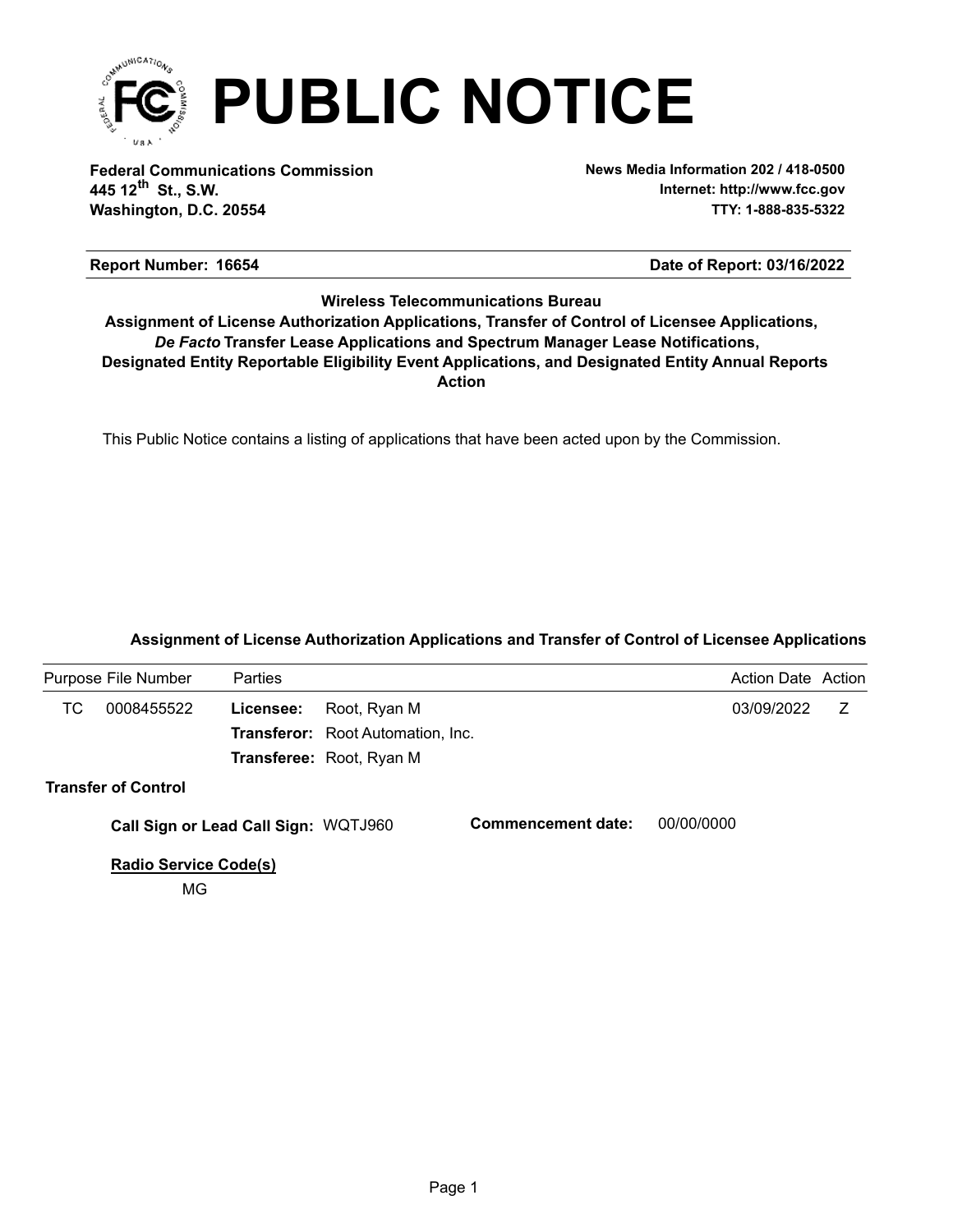|    | Purpose File Number                       | Parties                              |                                                                                                          |                                                                                                          | <b>Action Date Action</b> |   |
|----|-------------------------------------------|--------------------------------------|----------------------------------------------------------------------------------------------------------|----------------------------------------------------------------------------------------------------------|---------------------------|---|
| AA | 0009597205                                | <b>Assignor:</b><br>Assignee:        | Seven Zero November LLC<br>366 Spring Hill Road LLC                                                      |                                                                                                          | 03/10/2022                | D |
|    | <b>Full Assignment</b>                    |                                      |                                                                                                          |                                                                                                          |                           |   |
|    | Call Sign or Lead Call Sign: WYX9         |                                      |                                                                                                          | <b>Commencement date:</b>                                                                                | 00/00/0000                |   |
|    | <b>Radio Service Code(s)</b><br>AF        |                                      |                                                                                                          |                                                                                                          |                           |   |
| ТC | 0009705703                                | Licensee:                            | Kalapana Cultural Tours<br>Transferor: Kalapana Cultural Tours<br>Transferee: Adventures in Paradise Inc |                                                                                                          | 03/12/2022                | D |
|    | <b>Transfer of Control</b>                |                                      |                                                                                                          |                                                                                                          |                           |   |
|    | Call Sign or Lead Call Sign: WDJ6716      |                                      |                                                                                                          | <b>Commencement date:</b>                                                                                | 00/00/0000                |   |
|    | <b>Radio Service Code(s)</b><br><b>SB</b> |                                      |                                                                                                          |                                                                                                          |                           |   |
| AA | 0009752785                                | <b>Assignor:</b><br><b>Assignee:</b> | <b>A2G Communications LLC</b>                                                                            | AURA Network Systems OpCo, LLC                                                                           | 03/09/2022                | Ζ |
|    | <b>Full Assignment</b>                    |                                      |                                                                                                          |                                                                                                          |                           |   |
|    | Call Sign or Lead Call Sign: KNLW652      |                                      |                                                                                                          | <b>Commencement date:</b>                                                                                | 00/00/0000                |   |
|    | <b>Radio Service Code(s)</b><br>CG        |                                      |                                                                                                          |                                                                                                          |                           |   |
| AA | 0009774977                                | Assignor:<br>Assignee:               |                                                                                                          | Navajo Communications Company, Inc., Debtor-in-Posses: 03/09/2022<br>Navajo Communications Company, Inc. |                           | Q |
|    | <b>Full Assignment</b>                    |                                      |                                                                                                          |                                                                                                          |                           |   |
|    | Call Sign or Lead Call Sign: WRJY241      |                                      |                                                                                                          | <b>Commencement date:</b>                                                                                | 00/00/0000                |   |
|    | <b>Radio Service Code(s)</b>              |                                      |                                                                                                          |                                                                                                          |                           |   |

CF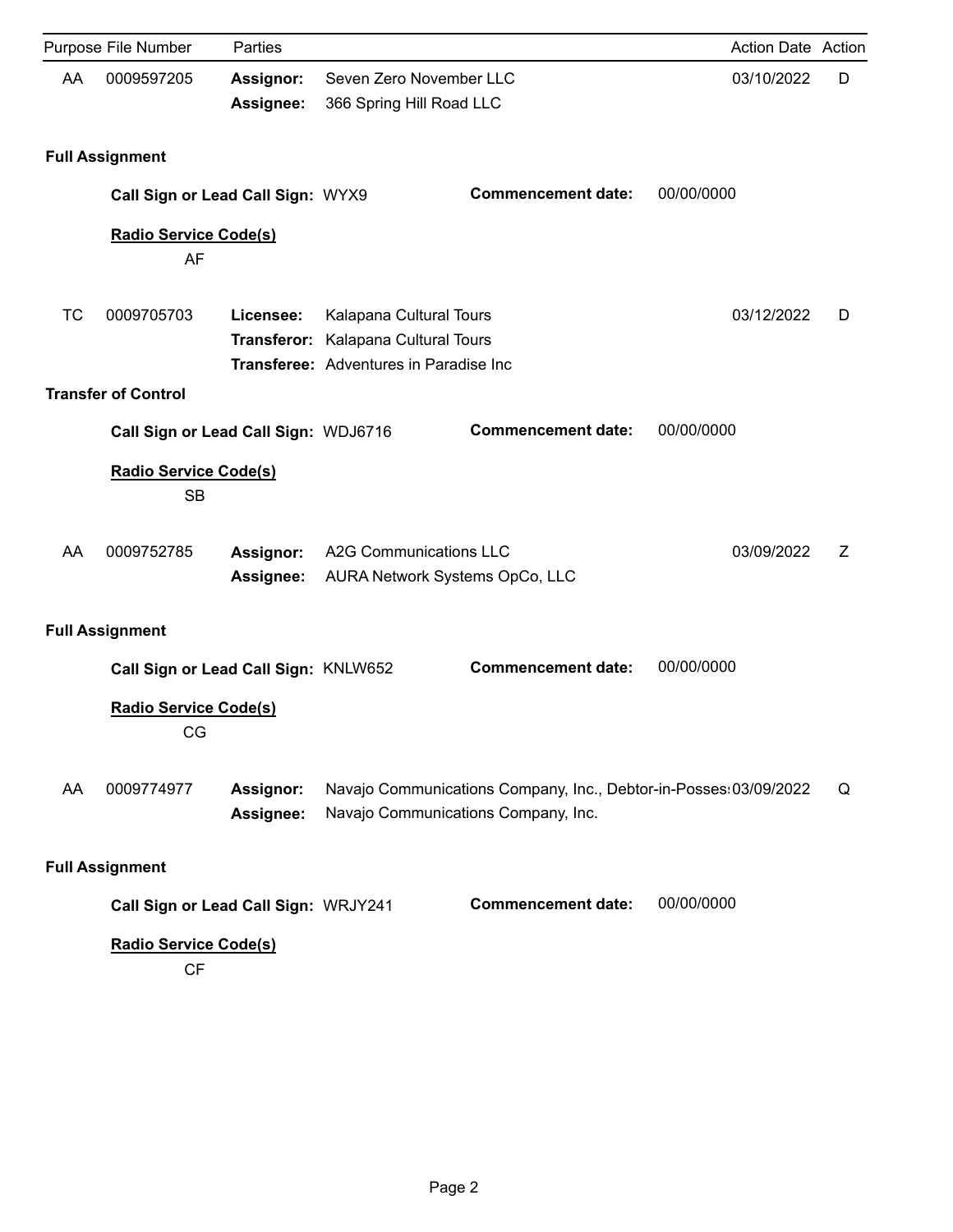|    | Purpose File Number                       | Parties                              |                                               |                                      | Action Date Action |   |
|----|-------------------------------------------|--------------------------------------|-----------------------------------------------|--------------------------------------|--------------------|---|
| AA | 0009777931                                | <b>Assignor:</b><br>Assignee:        | Texas RSA 7B3, LLC                            | East Texas Christian Academy         | 03/09/2022         | Z |
|    | <b>Full Assignment</b>                    |                                      |                                               |                                      |                    |   |
|    |                                           | Call Sign or Lead Call Sign: WLX871  |                                               | <b>Commencement date:</b>            | 00/00/0000         |   |
|    | <b>Radio Service Code(s)</b><br>ED        |                                      |                                               |                                      |                    |   |
| AA | 0009783612                                | <b>Assignor:</b><br>Assignee:        | West Georgia RESA<br>SoniqWave Networks LLC   |                                      | 03/09/2022         | Ζ |
|    | <b>Full Assignment</b>                    |                                      |                                               |                                      |                    |   |
|    | Call Sign or Lead Call Sign: WNC415       |                                      |                                               | <b>Commencement date:</b>            | 00/00/0000         |   |
|    | <b>Radio Service Code(s)</b><br><b>ED</b> |                                      |                                               |                                      |                    |   |
| AA | 0009785507                                | <b>Assignor:</b><br>Assignee:        | <b>BDCIH Wireless, LLC</b>                    | Northwest Communications Cooperative | 03/11/2022         | C |
|    | <b>Full Assignment</b>                    |                                      |                                               |                                      |                    |   |
|    |                                           | Call Sign or Lead Call Sign: WREH733 |                                               | <b>Commencement date:</b>            | 00/00/0000         |   |
|    | <b>Radio Service Code(s)</b><br>UU        |                                      |                                               |                                      |                    |   |
| AM | 0009790103                                | <b>Assignor:</b><br><b>Assignee:</b> | Kirby Offshore Marine, LLC<br>Sause Bros. Inc |                                      | 03/09/2022         | C |
|    | <b>Full Assignment</b>                    |                                      |                                               |                                      |                    |   |
|    |                                           | Call Sign or Lead Call Sign: WDD9324 |                                               | <b>Commencement date:</b>            | 00/00/0000         |   |
|    | <b>Radio Service Code(s)</b><br><b>SB</b> |                                      |                                               |                                      |                    |   |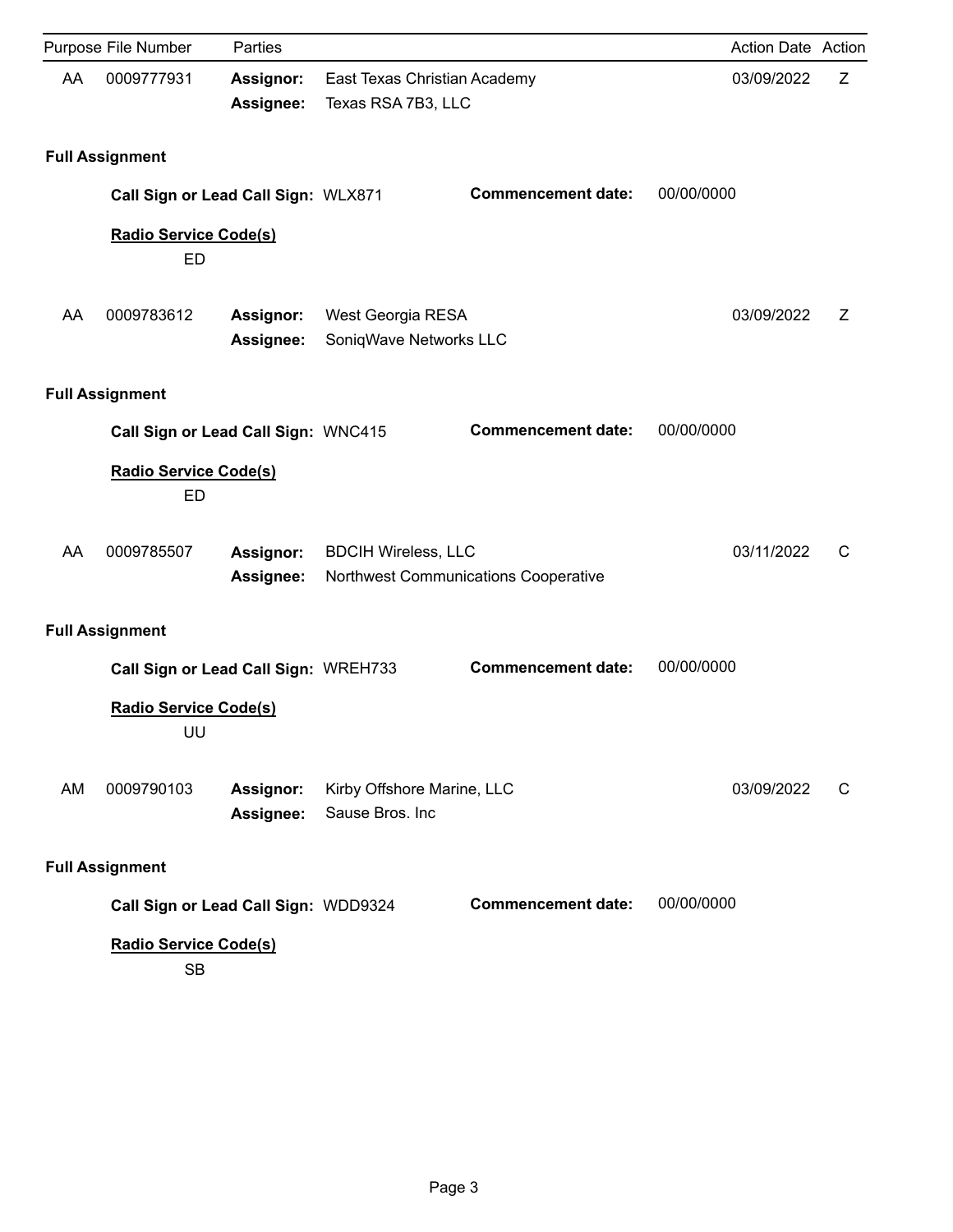|    | Purpose File Number                       | Parties                       |                                                  |                                                         | <b>Action Date Action</b> |   |
|----|-------------------------------------------|-------------------------------|--------------------------------------------------|---------------------------------------------------------|---------------------------|---|
| AA | 0009802793                                | <b>Assignor:</b><br>Assignee: | PCTV Gold II, LLC<br>NSAC, LLC                   |                                                         | 03/11/2022                | C |
|    | <b>Full Assignment</b>                    |                               |                                                  |                                                         |                           |   |
|    | Call Sign or Lead Call Sign: WAU27        |                               |                                                  | <b>Commencement date:</b>                               | 00/00/0000                |   |
|    | <b>Radio Service Code(s)</b><br>ED        |                               |                                                  |                                                         |                           |   |
| AA | 0009841478                                | <b>Assignor:</b><br>Assignee: | <b>WBSY Licensing, LLC</b>                       | American Telecasting of Little Rock, LLC                | 03/11/2022                | C |
|    | <b>Full Assignment</b>                    |                               |                                                  |                                                         |                           |   |
|    | Call Sign or Lead Call Sign: WLX954       |                               |                                                  | <b>Commencement date:</b>                               | 00/00/0000                |   |
|    | <b>Radio Service Code(s)</b><br><b>ED</b> |                               |                                                  |                                                         |                           |   |
| AA | 0009841489                                | <b>Assignor:</b><br>Assignee: | Clearwire Spectrum Holdings III LLC              | WIRELESS BROADBAND SERVICES OF AMERICA, L.L. 03/11/2022 |                           | C |
|    | <b>Full Assignment</b>                    |                               |                                                  |                                                         |                           |   |
|    | Call Sign or Lead Call Sign: WNC735       |                               |                                                  | <b>Commencement date:</b>                               | 00/00/0000                |   |
|    | <b>Radio Service Code(s)</b><br>ED        |                               |                                                  |                                                         |                           |   |
| AA | 0009862512                                | Assignor:<br><b>Assignee:</b> | Kirby Offshore Marine, LLC<br>P&R WaterTaxi, LLC |                                                         | 03/12/2022                | М |
|    | <b>Full Assignment</b>                    |                               |                                                  |                                                         |                           |   |
|    | Call Sign or Lead Call Sign: WDD9358      |                               |                                                  | <b>Commencement date:</b>                               | 00/00/0000                |   |
|    | <b>Radio Service Code(s)</b><br><b>SB</b> |                               |                                                  |                                                         |                           |   |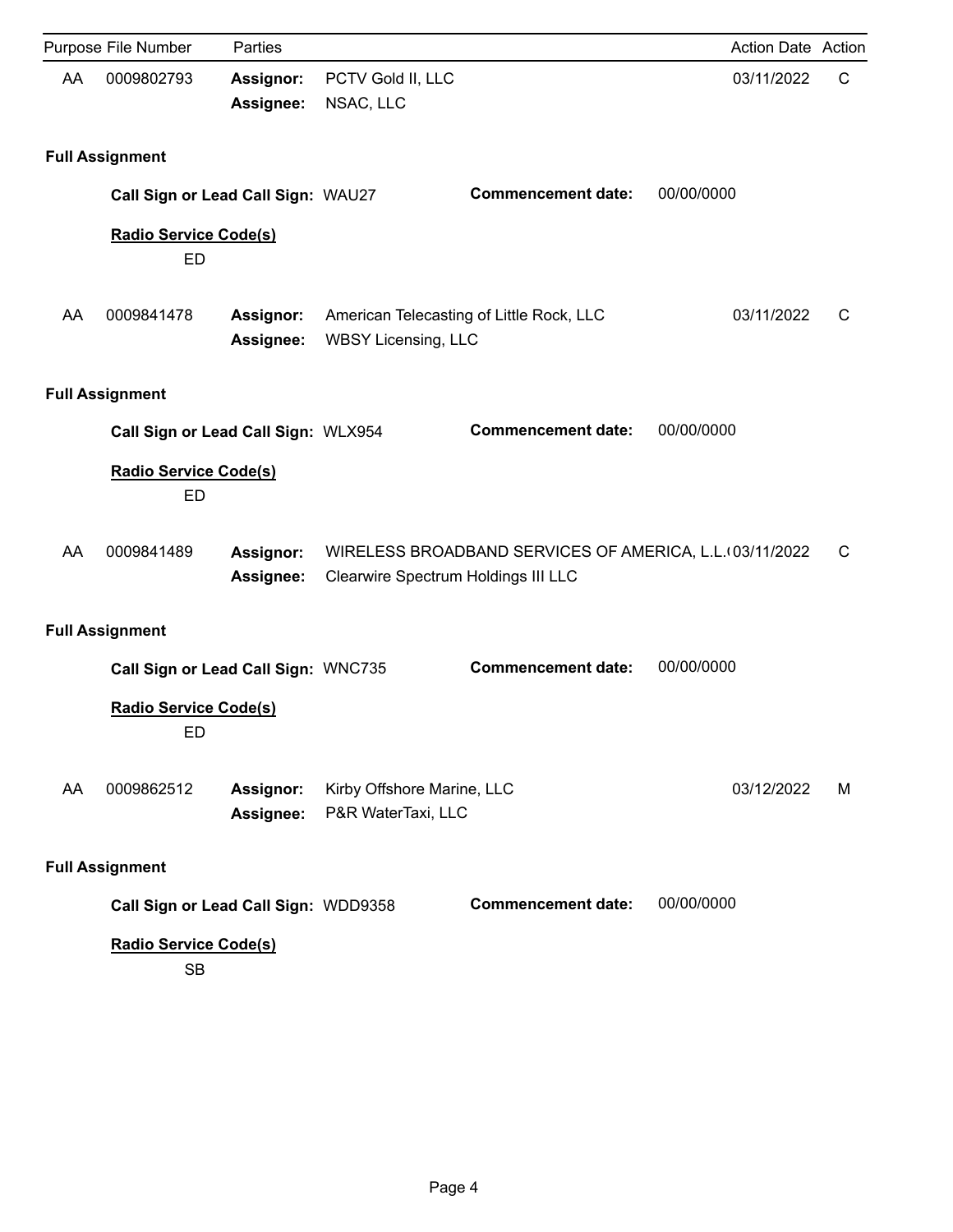|    | Purpose File Number                       | Parties                       |                             |                                        | Action Date Action |   |
|----|-------------------------------------------|-------------------------------|-----------------------------|----------------------------------------|--------------------|---|
| AA | 0009881748                                | Assignor:<br>Assignee:        | Evergy Kansas Central, Inc. | PDV Spectrum Holding Company, LLC      | 03/12/2022         | M |
|    | <b>Full Assignment</b>                    |                               |                             |                                        |                    |   |
|    | Call Sign or Lead Call Sign: WRPD918      |                               |                             | <b>Commencement date:</b>              | 00/00/0000         |   |
|    | <b>Radio Service Code(s)</b><br>YD        |                               |                             |                                        |                    |   |
| AA | 0009881781                                | Assignor:<br>Assignee:        | Evergy Metro, Inc.          | PDV Spectrum Holding Company, LLC      | 03/12/2022         | M |
|    | <b>Full Assignment</b>                    |                               |                             |                                        |                    |   |
|    | Call Sign or Lead Call Sign: WROW912      |                               |                             | <b>Commencement date:</b>              | 00/00/0000         |   |
|    | <b>Radio Service Code(s)</b><br>YD        |                               |                             |                                        |                    |   |
| AA | 0009881809                                | <b>Assignor:</b><br>Assignee: | Evergy Missouri West, Inc.  | PDV Spectrum Holding Company, LLC      | 03/12/2022         | м |
|    | <b>Full Assignment</b>                    |                               |                             |                                        |                    |   |
|    | Call Sign or Lead Call Sign: WRPB722      |                               |                             | <b>Commencement date:</b>              | 00/00/0000         |   |
|    | <b>Radio Service Code(s)</b><br><b>YD</b> |                               |                             |                                        |                    |   |
| AA | 0009898779                                | Assignor:<br>Assignee:        | Zeta Broadband, Inc.        | Greenlight Networks Southern Tier, LLC | 03/11/2022         | C |
|    | <b>Full Assignment</b>                    |                               |                             |                                        |                    |   |
|    | Call Sign or Lead Call Sign: WRPG380      |                               |                             | <b>Commencement date:</b>              | 00/00/0000         |   |
|    | <b>Radio Service Code(s)</b><br>MG        |                               |                             |                                        |                    |   |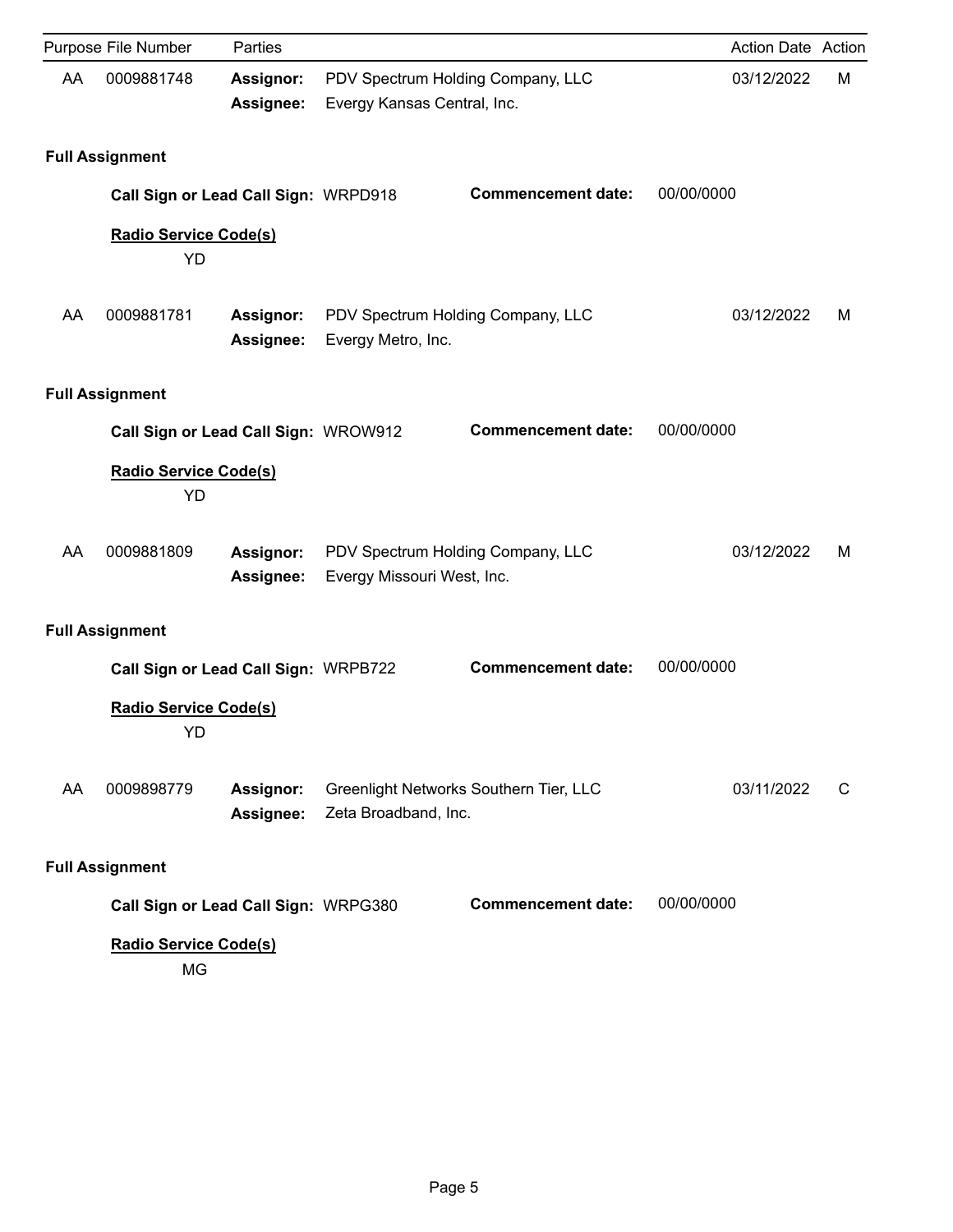|           | Purpose File Number                  | Parties                       |                                                                                                    |                                                 |            | <b>Action Date Action</b> |   |
|-----------|--------------------------------------|-------------------------------|----------------------------------------------------------------------------------------------------|-------------------------------------------------|------------|---------------------------|---|
| <b>TC</b> | 0009900757                           | Licensee:                     | Verso Escanaba LLC<br>Transferor: Verso Corporation<br>Transferee: BillerudKorsnas Inc.            |                                                 |            | 03/10/2022                | C |
|           | <b>Transfer of Control</b>           |                               |                                                                                                    |                                                 |            |                           |   |
|           | Call Sign or Lead Call Sign: WPJU553 |                               |                                                                                                    | <b>Commencement date:</b>                       | 00/00/0000 |                           |   |
|           | <b>Radio Service Code(s)</b><br>IG   |                               |                                                                                                    |                                                 |            |                           |   |
| AA        | 0009905470                           | <b>Assignor:</b><br>Assignee: | Grand Haven, City of                                                                               | Harbor Transit MultiModal Transportation System |            | 03/08/2022                | м |
|           | <b>Full Assignment</b>               |                               |                                                                                                    |                                                 |            |                           |   |
|           | Call Sign or Lead Call Sign: KNGV643 |                               |                                                                                                    | <b>Commencement date:</b>                       | 00/00/0000 |                           |   |
|           | <b>Radio Service Code(s)</b><br>IG   |                               |                                                                                                    |                                                 |            |                           |   |
| <b>TC</b> | 0009907385                           | Licensee:                     | Verso Minnesota Wisconsin LLC<br>Transferor: Verso Corporation<br>Transferee: BillerudKorsnas Inc. |                                                 |            | 03/10/2022                | С |
|           | <b>Transfer of Control</b>           |                               |                                                                                                    |                                                 |            |                           |   |
|           | Call Sign or Lead Call Sign: WQUC561 |                               |                                                                                                    | <b>Commencement date:</b>                       | 00/00/0000 |                           |   |
|           | <b>Radio Service Code(s)</b><br>IG   |                               |                                                                                                    |                                                 |            |                           |   |
| <b>TC</b> | 0009907421                           | Licensee:                     | Verso Quinnesec LLC<br>Transferor: Verso Corporation<br>Transferee: BillerudKorsnas Inc.           |                                                 |            | 03/10/2022                | C |
|           | <b>Transfer of Control</b>           |                               |                                                                                                    |                                                 |            |                           |   |
|           | Call Sign or Lead Call Sign: WNRU328 |                               |                                                                                                    | <b>Commencement date:</b>                       | 00/00/0000 |                           |   |
|           | <b>Radio Service Code(s)</b><br>IG   |                               |                                                                                                    |                                                 |            |                           |   |
|           | YG                                   |                               |                                                                                                    |                                                 |            |                           |   |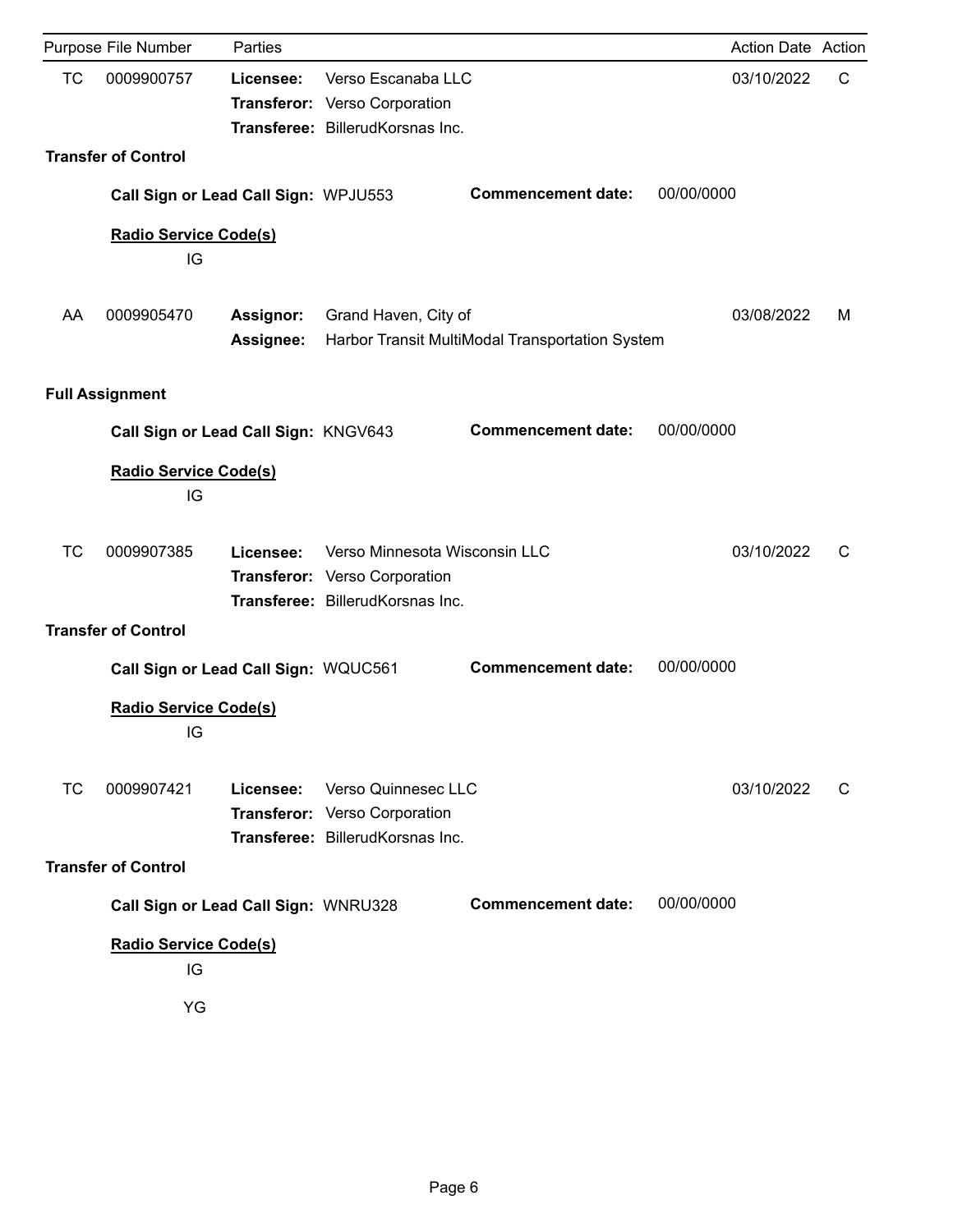|           | Purpose File Number                       | Parties                       |                                                                                                         |                                               |            | <b>Action Date Action</b> |   |
|-----------|-------------------------------------------|-------------------------------|---------------------------------------------------------------------------------------------------------|-----------------------------------------------|------------|---------------------------|---|
| <b>TC</b> | 0009907425                                | Licensee:                     | <b>Consolidated Water Power Co</b><br>Transferor: Verso Corporation<br>Transferee: BillerudKorsnas Inc. |                                               |            | 03/10/2022                | C |
|           | <b>Transfer of Control</b>                |                               |                                                                                                         |                                               |            |                           |   |
|           | Call Sign or Lead Call Sign: KSB643       |                               |                                                                                                         | <b>Commencement date:</b>                     | 00/00/0000 |                           |   |
|           | <b>Radio Service Code(s)</b><br>IG        |                               |                                                                                                         |                                               |            |                           |   |
| AA        | 0009908171                                | <b>Assignor:</b><br>Assignee: | <b>WBSY Licensing, LLC</b>                                                                              | AMERICAN TELECASTING OF ANCHORAGE, LLC        |            | 03/11/2022                | C |
|           | <b>Full Assignment</b>                    |                               |                                                                                                         |                                               |            |                           |   |
|           | Call Sign or Lead Call Sign: WMX713       |                               |                                                                                                         | <b>Commencement date:</b>                     | 00/00/0000 |                           |   |
|           | <b>Radio Service Code(s)</b><br><b>ED</b> |                               |                                                                                                         |                                               |            |                           |   |
| AA        | 0009911232                                | <b>Assignor:</b><br>Assignee: | <b>Connecticut Radio Inc</b><br><b>Electric Boat</b>                                                    |                                               |            | 03/12/2022                | м |
|           | <b>Partial Assignment</b>                 |                               |                                                                                                         |                                               |            |                           |   |
|           | Call Sign or Lead Call Sign: WPKP334      |                               |                                                                                                         | <b>Commencement date:</b>                     | 00/00/0000 |                           |   |
|           | <b>Radio Service Code(s)</b><br>IG        |                               |                                                                                                         |                                               |            |                           |   |
| AM        | 0009911274                                | Assignor:<br><b>Assignee:</b> | San Isabel Telecom, Inc.                                                                                | San Isabel Telecom, Inc. Debtor In Possession |            | 03/09/2022                | Z |
|           | <b>Full Assignment</b>                    |                               |                                                                                                         |                                               |            |                           |   |
|           | Call Sign or Lead Call Sign: WPOI241      |                               |                                                                                                         | <b>Commencement date:</b>                     | 00/00/0000 |                           |   |
|           | <b>Radio Service Code(s)</b><br>CF        |                               |                                                                                                         |                                               |            |                           |   |
|           | <b>CW</b>                                 |                               |                                                                                                         |                                               |            |                           |   |
|           | MG                                        |                               |                                                                                                         |                                               |            |                           |   |
|           |                                           |                               |                                                                                                         |                                               |            |                           |   |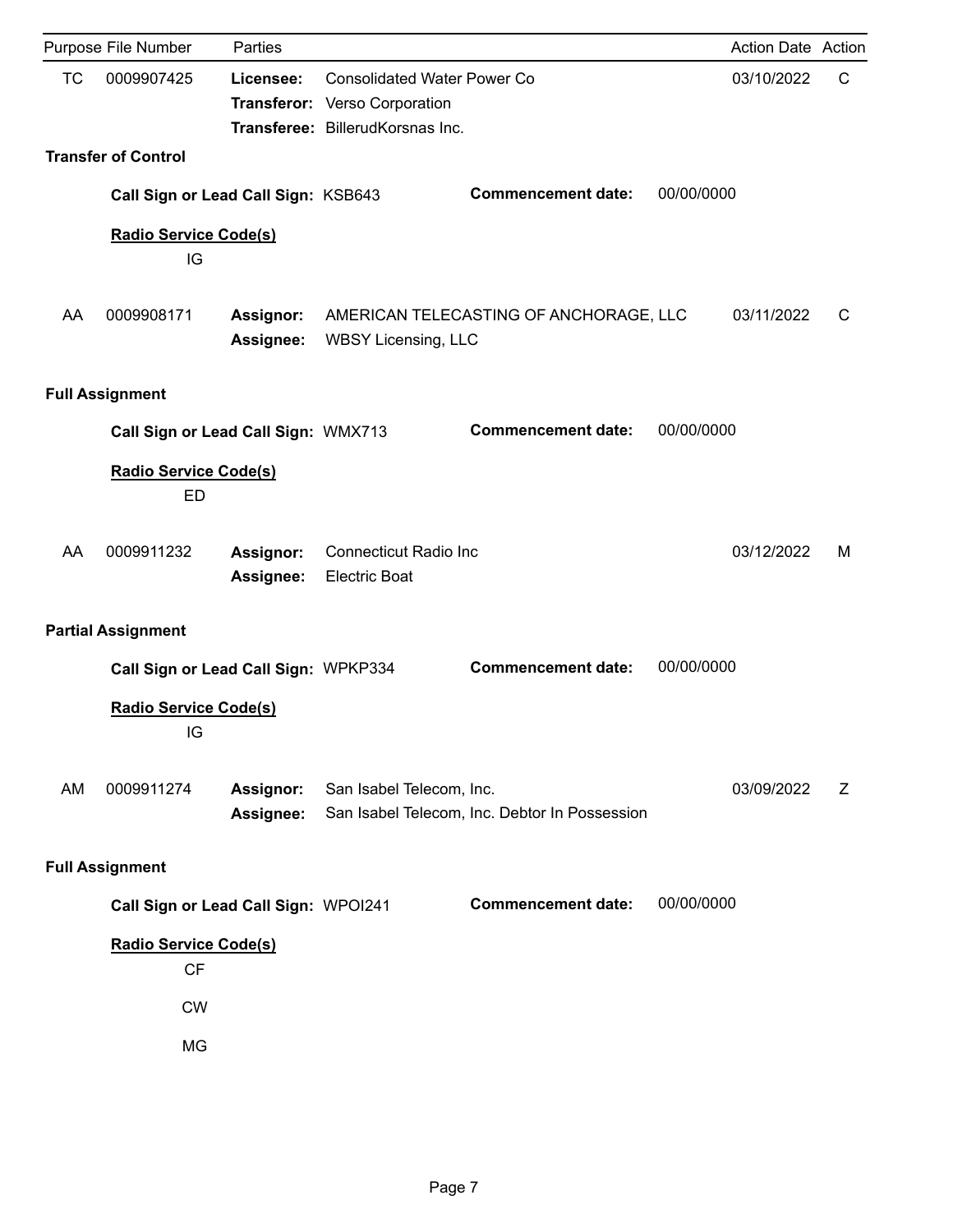|    | Purpose File Number                       | Parties                       |                                                                |                                                                                                                                      |            | <b>Action Date Action</b> |   |
|----|-------------------------------------------|-------------------------------|----------------------------------------------------------------|--------------------------------------------------------------------------------------------------------------------------------------|------------|---------------------------|---|
| AM | 0009911680                                | Assignor:<br>Assignee:        | Brainstorm Internet, Inc.                                      | Brainstorm Internet, Inc. Debtor In Possession                                                                                       |            | 03/09/2022                | Ζ |
|    | <b>Full Assignment</b>                    |                               |                                                                |                                                                                                                                      |            |                           |   |
|    | Call Sign or Lead Call Sign: WQHY811      |                               |                                                                | <b>Commencement date:</b>                                                                                                            | 00/00/0000 |                           |   |
|    | <b>Radio Service Code(s)</b><br><b>MG</b> |                               |                                                                |                                                                                                                                      |            |                           |   |
|    | <b>MM</b>                                 |                               |                                                                |                                                                                                                                      |            |                           |   |
| AA | 0009911939                                | <b>Assignor:</b><br>Assignee: | Zeta Broadband, Inc.<br>Zeta Broadband, Inc.                   |                                                                                                                                      |            | 03/11/2022                | M |
|    | <b>Full Assignment</b>                    |                               |                                                                |                                                                                                                                      |            |                           |   |
|    | Call Sign or Lead Call Sign: WQQL517      |                               |                                                                | <b>Commencement date:</b>                                                                                                            | 00/00/0000 |                           |   |
|    | <b>Radio Service Code(s)</b><br><b>MG</b> |                               |                                                                |                                                                                                                                      |            |                           |   |
|    | <b>NN</b>                                 |                               |                                                                |                                                                                                                                      |            |                           |   |
| AM | 0009929138                                | <b>Assignor:</b><br>Assignee: | <b>ALSAT Home Electronics, LLC</b><br>Air Link Rural Broadband |                                                                                                                                      |            | 03/09/2022                | M |
|    | <b>Full Assignment</b>                    |                               |                                                                |                                                                                                                                      |            |                           |   |
|    | Call Sign or Lead Call Sign: WQVN443      |                               |                                                                | <b>Commencement date:</b>                                                                                                            | 00/00/0000 |                           |   |
|    | Radio Service Code(s)<br>MG               |                               |                                                                |                                                                                                                                      |            |                           |   |
|    | <b>NN</b>                                 |                               |                                                                |                                                                                                                                      |            |                           |   |
| AA | 0009929270                                | Assignor:<br>Assignee:        |                                                                | PHC-Fort Morgan, Inc., d/b/a Colorado Plains Medical Cen 03/11/2022<br>Catholic Health Initiatives Colorado, d/b/a Centura St. Eliza |            |                           | C |
|    | <b>Full Assignment</b>                    |                               |                                                                |                                                                                                                                      |            |                           |   |
|    | Call Sign or Lead Call Sign: WQVR406      |                               |                                                                | <b>Commencement date:</b>                                                                                                            | 00/00/0000 |                           |   |
|    | <b>Radio Service Code(s)</b><br>IG        |                               |                                                                |                                                                                                                                      |            |                           |   |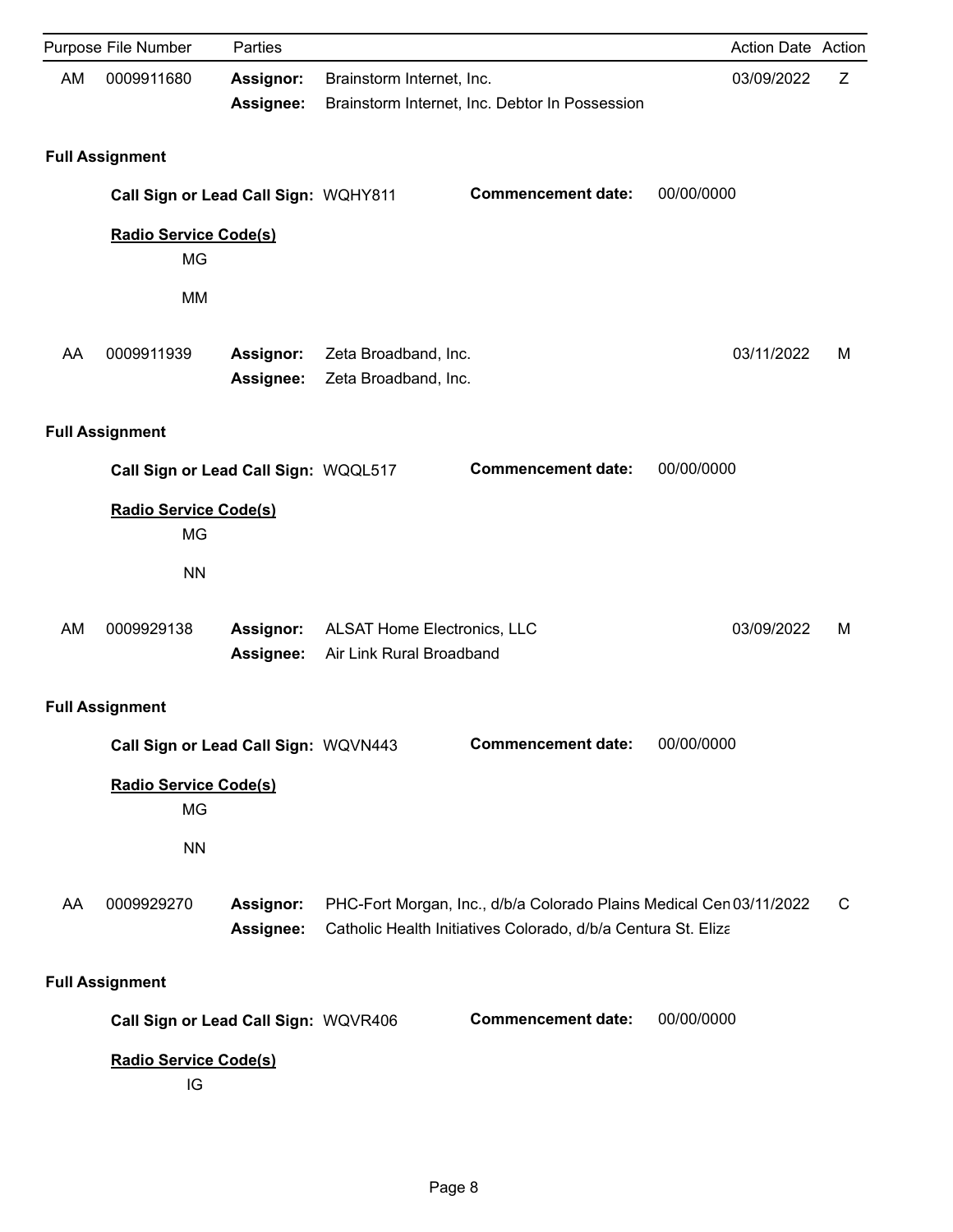|           | Purpose File Number                       | Parties                              |                                                                                                 |                                                                                                                                   | Action Date Action |             |
|-----------|-------------------------------------------|--------------------------------------|-------------------------------------------------------------------------------------------------|-----------------------------------------------------------------------------------------------------------------------------------|--------------------|-------------|
| AA        | 0009929278                                | Assignor:<br>Assignee:               |                                                                                                 | Dodge City Healthcare Group, LLC, d/b/a Western Plains M03/11/2022<br>St. Catherine Hospital, d/b/a Centura St. Catherine Hospita |                    | $\mathsf C$ |
|           | <b>Full Assignment</b>                    |                                      |                                                                                                 |                                                                                                                                   |                    |             |
|           | Call Sign or Lead Call Sign: WPYF760      |                                      |                                                                                                 | <b>Commencement date:</b>                                                                                                         | 00/00/0000         |             |
|           | <b>Radio Service Code(s)</b><br>IG        |                                      |                                                                                                 |                                                                                                                                   |                    |             |
| AA        | 0009929412                                | Assignor:<br>Assignee:               | SHELT AIR AVIATION JFK<br><b>Modern Aviation</b>                                                |                                                                                                                                   | 03/08/2022         | C           |
|           | <b>Full Assignment</b>                    |                                      |                                                                                                 |                                                                                                                                   |                    |             |
|           | Call Sign or Lead Call Sign: WQRD606      |                                      |                                                                                                 | <b>Commencement date:</b>                                                                                                         | 00/00/0000         |             |
|           | <b>Radio Service Code(s)</b><br>IG        |                                      |                                                                                                 |                                                                                                                                   |                    |             |
| <b>TC</b> | 0009931936                                | Licensee:<br>Transferor:             | Mid-Georgia Cogen L.P.<br>Southeast PowerGen, LLC<br>Transferee: Rockland Power Partners IV, LP |                                                                                                                                   | 03/12/2022         | м           |
|           | <b>Transfer of Control</b>                |                                      |                                                                                                 |                                                                                                                                   |                    |             |
|           | Call Sign or Lead Call Sign: WPLV633      |                                      |                                                                                                 | <b>Commencement date:</b>                                                                                                         | 00/00/0000         |             |
|           | <b>Radio Service Code(s)</b><br>IG        |                                      |                                                                                                 |                                                                                                                                   |                    |             |
| AA        | 0009932413                                | <b>Assignor:</b><br><b>Assignee:</b> | Rockwell Collins, Inc.<br>Raytheon Company                                                      |                                                                                                                                   | 03/08/2022         | м           |
|           | <b>Full Assignment</b>                    |                                      |                                                                                                 |                                                                                                                                   |                    |             |
|           | Call Sign or Lead Call Sign: 601RC        |                                      |                                                                                                 | <b>Commencement date:</b>                                                                                                         | 00/00/0000         |             |
|           | <b>Radio Service Code(s)</b><br><b>AC</b> |                                      |                                                                                                 |                                                                                                                                   |                    |             |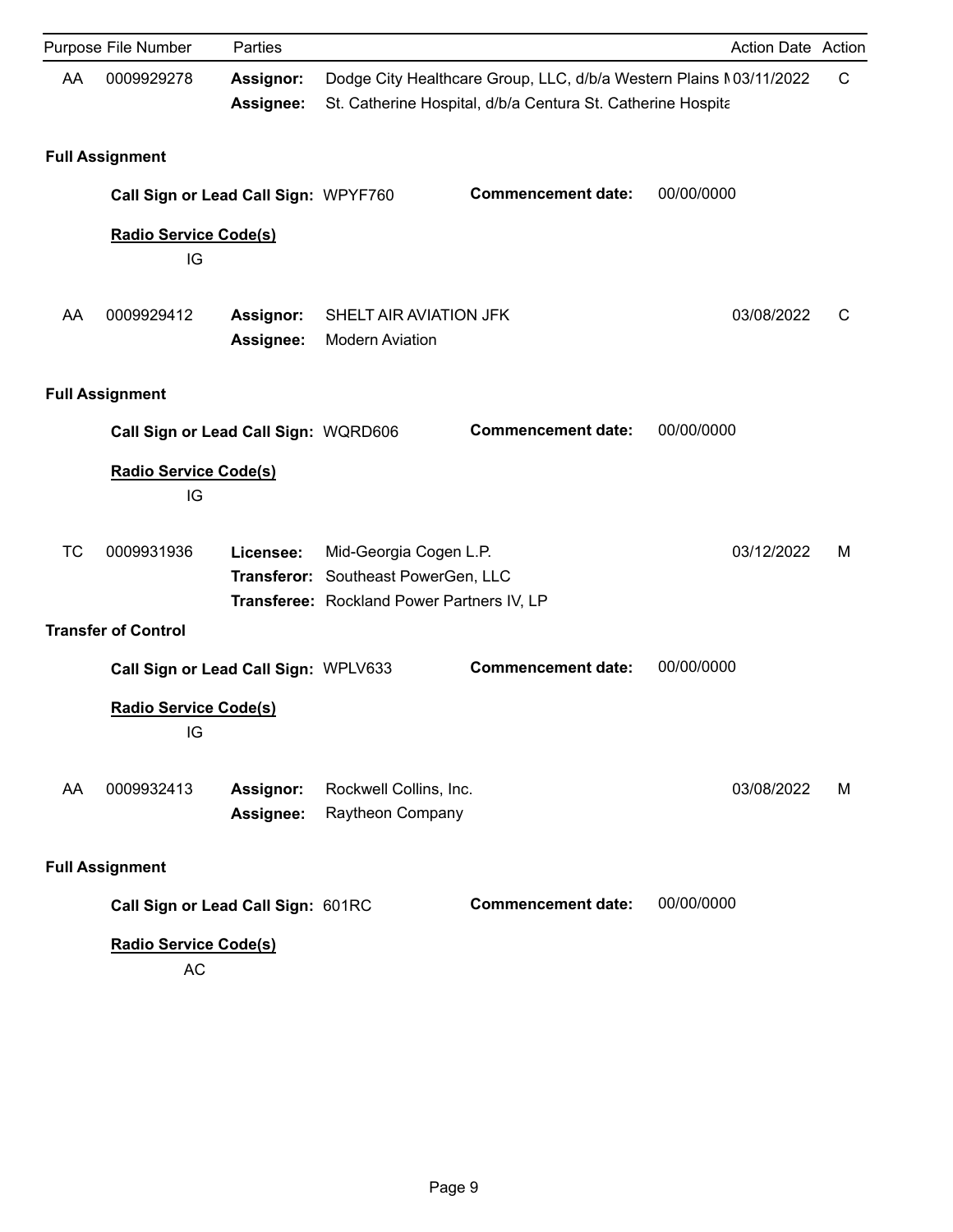|           | Purpose File Number                  | Parties                               |                                                                          |                                                                       |            | Action Date Action |   |
|-----------|--------------------------------------|---------------------------------------|--------------------------------------------------------------------------|-----------------------------------------------------------------------|------------|--------------------|---|
| TC        | 0009933410                           | Licensee:                             | Lake State Railway Company<br>Transferee: White Pine Parent Holdings, LP | Transferor: The James George Marital Trust U/A/D April 10, 1992, as a |            | 03/10/2022         | м |
|           | <b>Transfer of Control</b>           |                                       |                                                                          |                                                                       |            |                    |   |
|           | Call Sign or Lead Call Sign: WQRS530 |                                       |                                                                          | <b>Commencement date:</b>                                             | 00/00/0000 |                    |   |
|           | <b>Radio Service Code(s)</b><br>IG   |                                       |                                                                          |                                                                       |            |                    |   |
| AA        | 0009935680                           | <b>Assignor:</b><br><b>Assignee:</b>  | ATLANTIC AVIATION-STUART, LLC                                            | Atlantic Aviation - West Palm Beach LLC                               |            | 03/08/2022         | м |
|           | <b>Partial Assignment</b>            |                                       |                                                                          |                                                                       |            |                    |   |
|           | Call Sign or Lead Call Sign: KB82905 |                                       |                                                                          | <b>Commencement date:</b>                                             | 00/00/0000 |                    |   |
|           | <b>Radio Service Code(s)</b><br>IG   |                                       |                                                                          |                                                                       |            |                    |   |
| <b>TC</b> | 0009936198                           | Licensee:<br>Transferor: Starry, Inc. | Widmo Holdings LLC<br>Transferee: Starry Group Holdings, Inc.            |                                                                       |            | 03/10/2022         | С |
|           | <b>Transfer of Control</b>           |                                       |                                                                          |                                                                       |            |                    |   |
|           | Call Sign or Lead Call Sign: WRPJ471 |                                       |                                                                          | <b>Commencement date:</b>                                             | 00/00/0000 |                    |   |
|           | <b>Radio Service Code(s)</b><br>MG   |                                       |                                                                          |                                                                       |            |                    |   |
|           | MM                                   |                                       |                                                                          |                                                                       |            |                    |   |
| <b>TC</b> | 0009936200                           | Licensee:<br>Transferor:              | The Gas Company, LLC<br>Transferee: AMF Hawaii Holdings, LLC             | Macquarie Infrastructure Holdings, LLC                                |            | 03/09/2022         | С |
|           | <b>Transfer of Control</b>           |                                       |                                                                          |                                                                       |            |                    |   |
|           | Call Sign or Lead Call Sign: WPOS665 |                                       |                                                                          | <b>Commencement date:</b>                                             | 00/00/0000 |                    |   |
|           | <b>Radio Service Code(s)</b><br>IG   |                                       |                                                                          |                                                                       |            |                    |   |
|           | MG                                   |                                       |                                                                          |                                                                       |            |                    |   |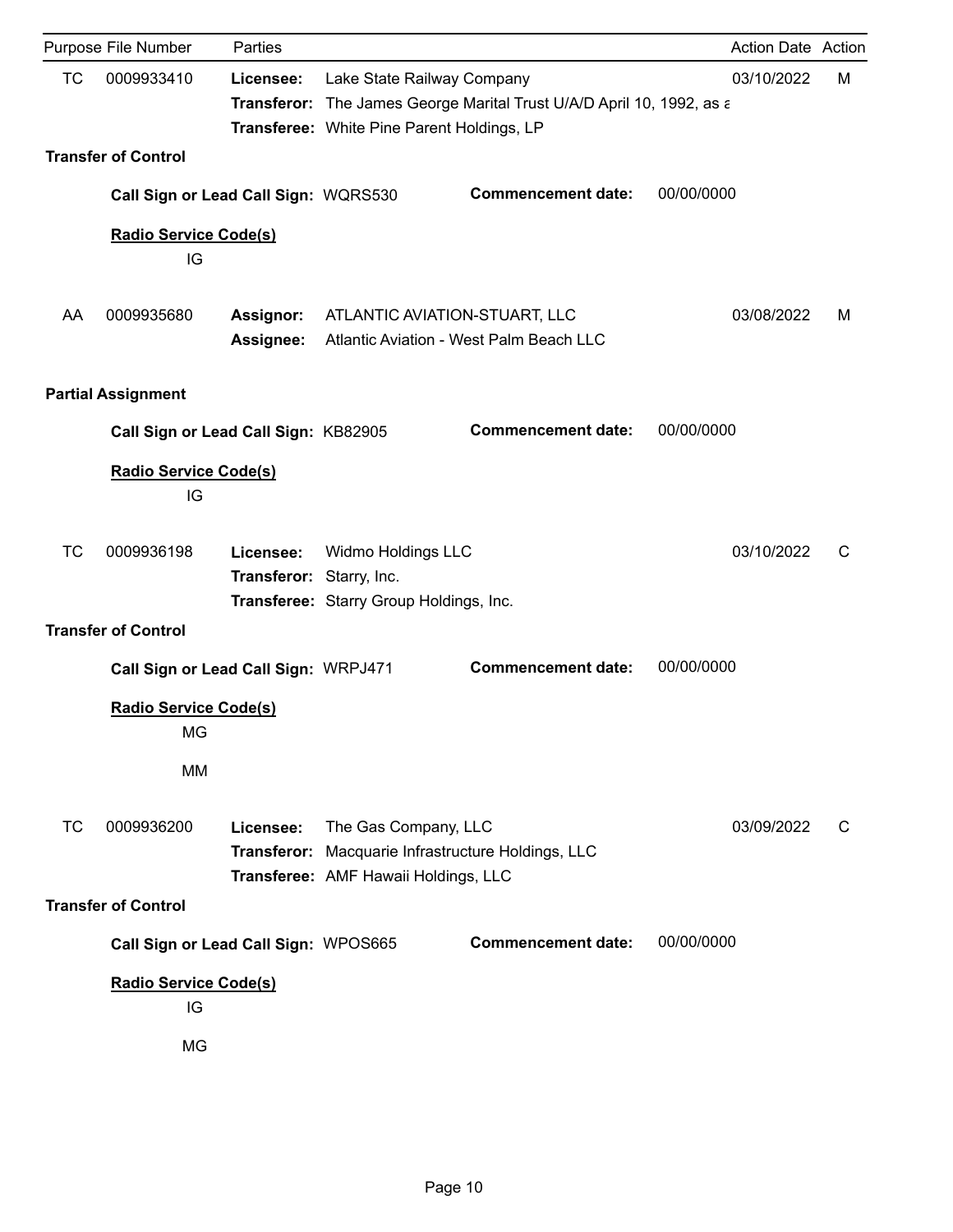|           | Purpose File Number                       | Parties                       |                                                            |                           | <b>Action Date Action</b> |   |
|-----------|-------------------------------------------|-------------------------------|------------------------------------------------------------|---------------------------|---------------------------|---|
| AA        | 0009938644                                | <b>Assignor:</b>              | Kinder Morgan Queen City                                   |                           | 03/09/2022                | M |
|           |                                           | Assignee:                     | Kinder Morgan Bulk Terminals, LLC                          |                           |                           |   |
|           | <b>Full Assignment</b>                    |                               |                                                            |                           |                           |   |
|           | Call Sign or Lead Call Sign: WQYP276      |                               |                                                            | <b>Commencement date:</b> | 00/00/0000                |   |
|           | <b>Radio Service Code(s)</b><br>IG        |                               |                                                            |                           |                           |   |
| AA        | 0009940411                                | Assignor:<br>Assignee:        | Scott, Allan<br>VS Family Farms LLC                        |                           | 03/09/2022                | м |
|           | <b>Full Assignment</b>                    |                               |                                                            |                           |                           |   |
|           | Call Sign or Lead Call Sign: WSH917       |                               |                                                            | <b>Commencement date:</b> | 00/00/0000                |   |
|           | <b>Radio Service Code(s)</b><br>IG        |                               |                                                            |                           |                           |   |
| <b>TC</b> | 0009940853                                | Licensee:                     | Fidler, Thomas                                             |                           | 03/08/2022                | C |
|           |                                           |                               | Transferor: Fidler, Thomas A<br>Transferee: Joiner, Daniel |                           |                           |   |
|           | <b>Transfer of Control</b>                |                               |                                                            |                           |                           |   |
|           | Call Sign or Lead Call Sign: WDL2624      |                               |                                                            | <b>Commencement date:</b> | 00/00/0000                |   |
|           | <b>Radio Service Code(s)</b><br><b>SA</b> |                               |                                                            |                           |                           |   |
| AA        | 0009942671                                | Assignor:<br><b>Assignee:</b> | <b>RJ</b> Enterprises<br>RJ Enterprise Investments LLC     |                           | 03/08/2022                | C |
|           | <b>Full Assignment</b>                    |                               |                                                            |                           |                           |   |
|           | Call Sign or Lead Call Sign: WQQJ606      |                               |                                                            | <b>Commencement date:</b> | 00/00/0000                |   |
|           | <b>Radio Service Code(s)</b><br>MG        |                               |                                                            |                           |                           |   |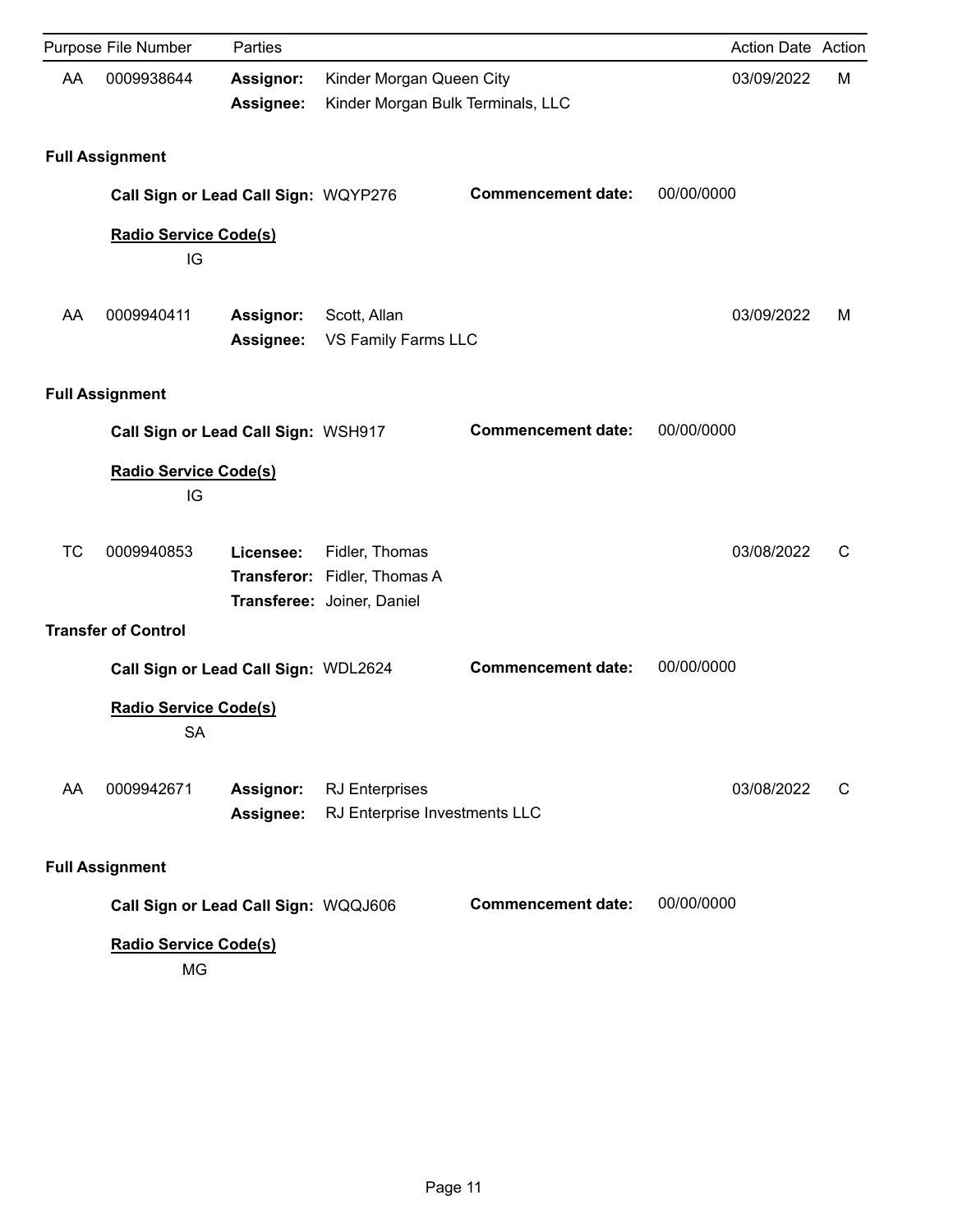|           | Purpose File Number                       | Parties                       |                                                                           |                                                         |            | <b>Action Date Action</b> |   |
|-----------|-------------------------------------------|-------------------------------|---------------------------------------------------------------------------|---------------------------------------------------------|------------|---------------------------|---|
| <b>TC</b> | 0009943012                                | Licensee:                     | Kennedy, Sean<br>Transferor: Kennedy, Sean<br>Transferee: Sherman, Robert |                                                         |            | 03/08/2022                | C |
|           | <b>Transfer of Control</b>                |                               |                                                                           |                                                         |            |                           |   |
|           | Call Sign or Lead Call Sign: WDK7989      |                               |                                                                           | <b>Commencement date:</b>                               | 00/00/0000 |                           |   |
|           | <b>Radio Service Code(s)</b><br><b>SA</b> |                               |                                                                           |                                                         |            |                           |   |
| AA        | 0009945486                                | <b>Assignor:</b><br>Assignee: | <b>Connecticut Radio Inc</b><br><b>Electric Boat</b>                      |                                                         |            | 03/10/2022                | С |
|           | <b>Partial Assignment</b>                 |                               |                                                                           |                                                         |            |                           |   |
|           | Call Sign or Lead Call Sign: WPPH988      |                               |                                                                           | <b>Commencement date:</b>                               | 00/00/0000 |                           |   |
|           | <b>Radio Service Code(s)</b><br>YG        |                               |                                                                           |                                                         |            |                           |   |
| AA        | 0009946557                                | Assignor:<br>Assignee:        | GenOn Power Midest, LP                                                    | Avon Lake Environmental Redevelopment Group             |            | 03/10/2022                | C |
|           | <b>Full Assignment</b>                    |                               |                                                                           |                                                         |            |                           |   |
|           | Call Sign or Lead Call Sign: WPQF789      |                               |                                                                           | <b>Commencement date:</b>                               | 00/00/0000 |                           |   |
|           | <b>Radio Service Code(s)</b><br>IG        |                               |                                                                           |                                                         |            |                           |   |
| AA        | 0009946583                                | Assignor:<br>Assignee:        | GenOn Power Midest, LP                                                    | <b>Cheswick Plant Environmental Redevelopment Group</b> |            | 03/10/2022                | C |
|           | <b>Full Assignment</b>                    |                               |                                                                           |                                                         |            |                           |   |
|           | Call Sign or Lead Call Sign: WPXU351      |                               |                                                                           | <b>Commencement date:</b>                               | 00/00/0000 |                           |   |
|           | <b>Radio Service Code(s)</b><br>YG        |                               |                                                                           |                                                         |            |                           |   |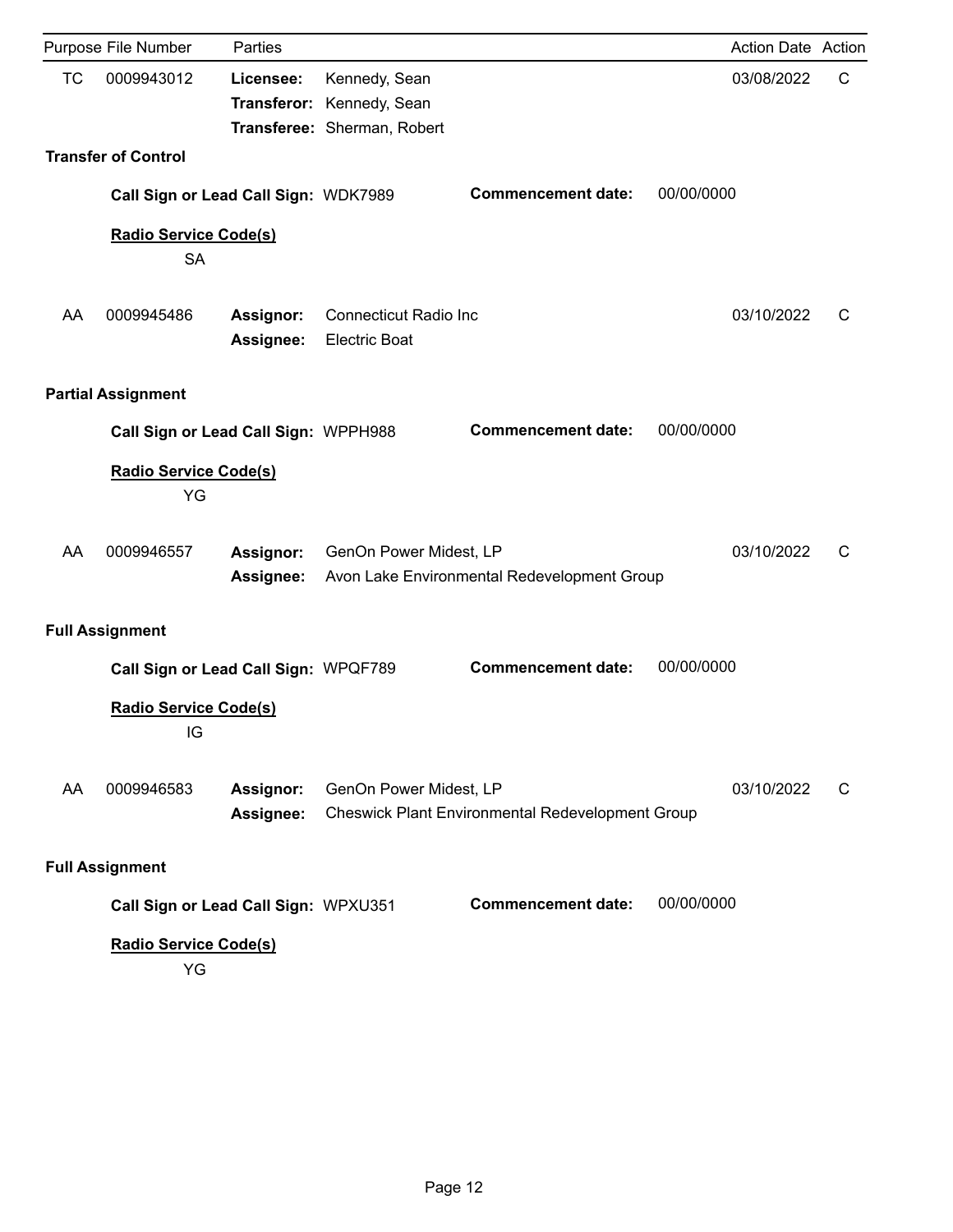|    | Purpose File Number                       | Parties                         |                                                                       |                                                                                           | Action Date Action |   |
|----|-------------------------------------------|---------------------------------|-----------------------------------------------------------------------|-------------------------------------------------------------------------------------------|--------------------|---|
| AA | 0009947263                                | <b>Assignor:</b><br>Assignee:   |                                                                       | American Telecasting of Lansing, LLC<br>03/10/2022<br>Clearwire Spectrum Holdings III LLC |                    |   |
|    | <b>Full Assignment</b>                    |                                 |                                                                       |                                                                                           |                    |   |
|    | Call Sign or Lead Call Sign: B241         |                                 |                                                                       | <b>Commencement date:</b>                                                                 | 00/00/0000         |   |
|    | <b>Radio Service Code(s)</b><br><b>BR</b> |                                 |                                                                       |                                                                                           |                    |   |
| AA | 0009947520                                | <b>Assignor:</b><br>Assignee:   | Florence Mall, LLC<br>2028 Florence Mall - 10195497 LLC               |                                                                                           | 03/11/2022         | C |
|    | <b>Full Assignment</b>                    |                                 |                                                                       |                                                                                           |                    |   |
|    | Call Sign or Lead Call Sign: WPZZ628      |                                 |                                                                       | <b>Commencement date:</b>                                                                 | 00/00/0000         |   |
|    | <b>Radio Service Code(s)</b><br>IG        |                                 |                                                                       |                                                                                           |                    |   |
| TC | 0009948248                                | Licensee:<br><b>Transferor:</b> | Kauer, John S<br>Kauer, John S<br>Transferee: Hinchman, Steven F      |                                                                                           | 03/11/2022         | C |
|    | <b>Transfer of Control</b>                |                                 |                                                                       |                                                                                           |                    |   |
|    | Call Sign or Lead Call Sign: WDI2823      |                                 |                                                                       | <b>Commencement date:</b>                                                                 | 00/00/0000         |   |
|    | <b>Radio Service Code(s)</b><br><b>SA</b> |                                 |                                                                       |                                                                                           |                    |   |
| AA | 0009951151                                | Assignor:<br><b>Assignee:</b>   | Performance Operating Company LLC<br><b>Action Communications LLC</b> |                                                                                           | 03/12/2022         | C |
|    | <b>Full Assignment</b>                    |                                 |                                                                       |                                                                                           |                    |   |
|    | Call Sign or Lead Call Sign: WNME938      |                                 |                                                                       | <b>Commencement date:</b>                                                                 | 00/00/0000         |   |
|    | Radio Service Code(s)<br>IG               |                                 |                                                                       |                                                                                           |                    |   |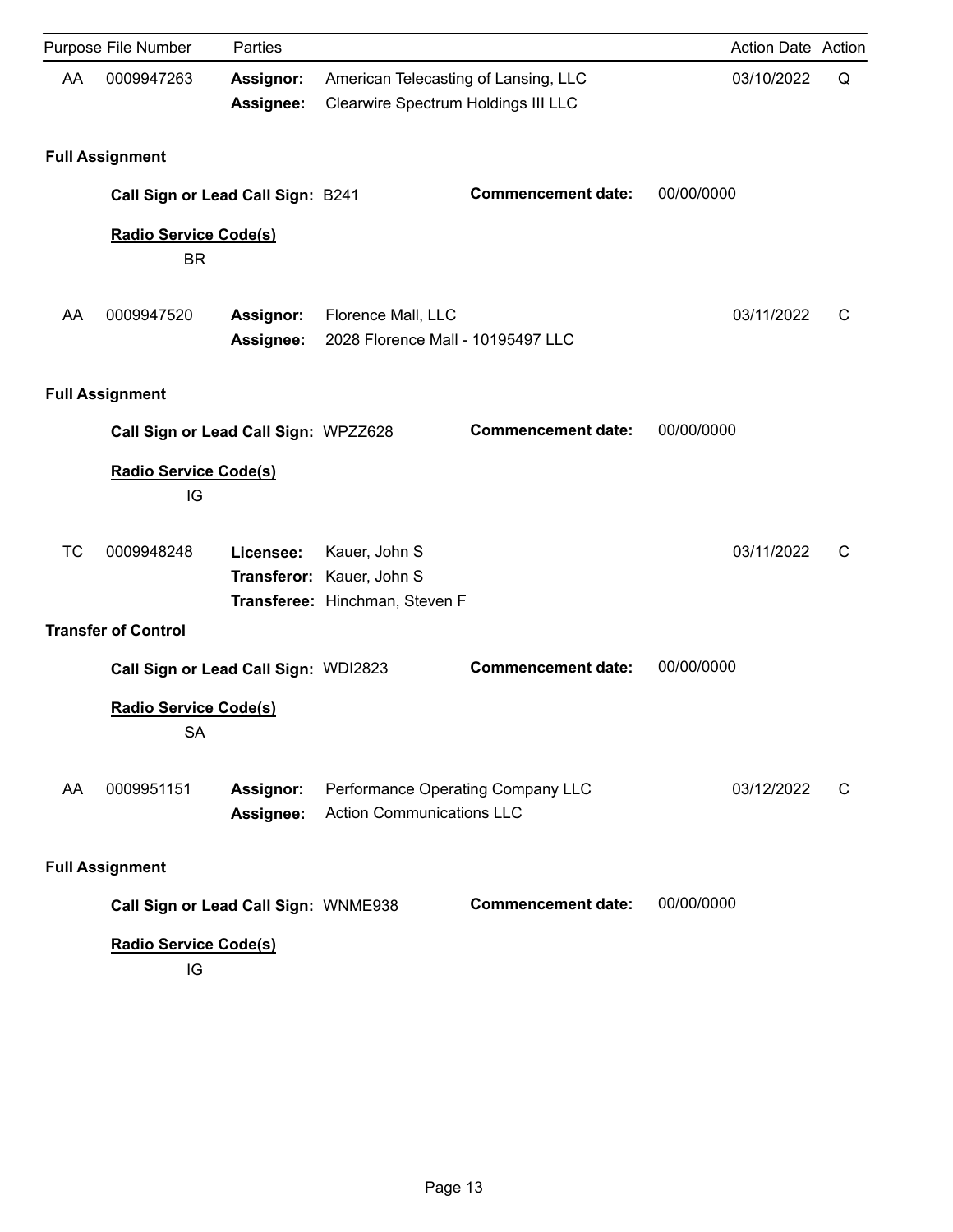|            | Parties                                           |                              |                                      |                                                                                                                   |                                  |  |
|------------|---------------------------------------------------|------------------------------|--------------------------------------|-------------------------------------------------------------------------------------------------------------------|----------------------------------|--|
| 0009951592 | Licensee:                                         |                              |                                      |                                                                                                                   | Q                                |  |
|            |                                                   |                              |                                      |                                                                                                                   |                                  |  |
|            |                                                   |                              |                                      |                                                                                                                   |                                  |  |
|            |                                                   |                              |                                      |                                                                                                                   |                                  |  |
|            |                                                   |                              | <b>Commencement date:</b>            | 00/00/0000                                                                                                        |                                  |  |
| <b>CW</b>  |                                                   |                              |                                      |                                                                                                                   |                                  |  |
|            |                                                   |                              |                                      |                                                                                                                   |                                  |  |
|            | Purpose File Number<br><b>Transfer of Control</b> | <b>Radio Service Code(s)</b> | Call Sign or Lead Call Sign: KNLF204 | Sprint Spectrum Realty Company, LLC<br><b>Transferor:</b> Sprint Spectrum LLC<br>Transferee: T-Mobile License LLC | Action Date Action<br>03/12/2022 |  |

# *De Facto***Transfer Lease Applications and Spectrum Manager Lease Notifications Action**

|           | Purpose File Number                       | Parties              |                                                              |                                                  | Action Date Action |   |
|-----------|-------------------------------------------|----------------------|--------------------------------------------------------------|--------------------------------------------------|--------------------|---|
| LE.       | 0009778301                                | Licensee:<br>Lessee: | New Cingular Wireless PCS, LLC<br>CellBlox Acquisitions, LLC |                                                  | 03/09/2022         | Z |
|           | De Facto Transfer Lease                   |                      |                                                              |                                                  |                    |   |
|           | Call Sign or Lead Call Sign: L000020832   |                      |                                                              | Commencement_date: 00/00/0000                    |                    |   |
|           | <b>Radio Service Code(s)</b><br>AW        |                      |                                                              |                                                  |                    |   |
| LE        | 0009797427                                | Licensee:<br>Lessee: | Comporium Wireless, LLC<br><b>Tide Mobility LLC</b>          |                                                  | 03/08/2022         | G |
|           | De Facto Transfer Lease                   |                      |                                                              |                                                  |                    |   |
|           | Call Sign or Lead Call Sign: L000010768   |                      |                                                              | Commencement_date: 00/00/0000                    |                    |   |
|           | <b>Radio Service Code(s)</b><br>AW        |                      |                                                              |                                                  |                    |   |
| <b>LE</b> | 0009843222                                | Licensee:<br>Lessee: | Cellular South Licenses, LLC                                 | Mississippi Authority for Educational Television | 03/08/2022         | G |
|           | De Facto Transfer Lease                   |                      |                                                              |                                                  |                    |   |
|           | Call Sign or Lead Call Sign: L000024542   |                      |                                                              | Commencement_date: 00/00/0000                    |                    |   |
|           | <b>Radio Service Code(s)</b><br><b>ED</b> |                      |                                                              |                                                  |                    |   |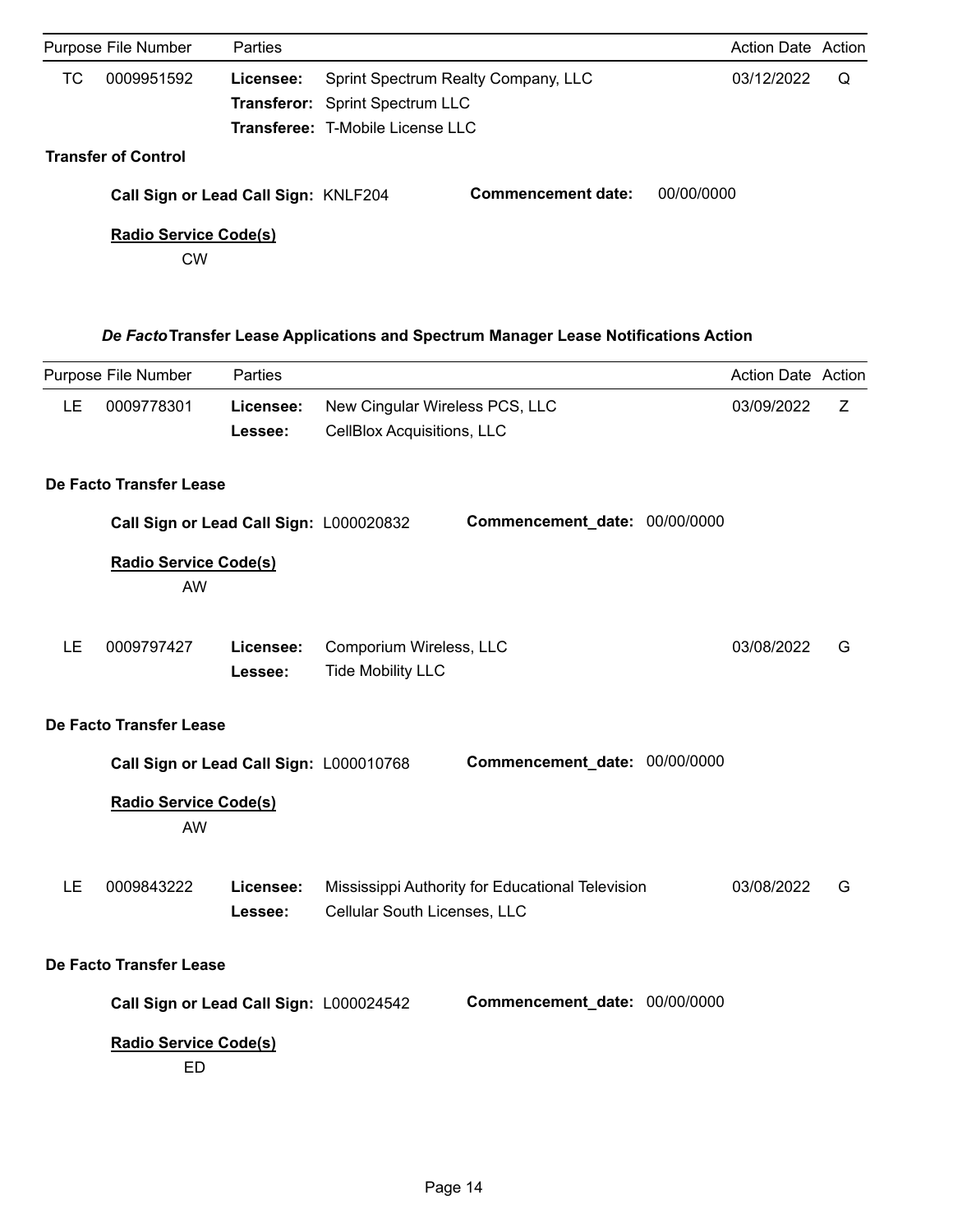|           | Purpose File Number                       | Parties              |                                                                                     | Action Date Action |   |
|-----------|-------------------------------------------|----------------------|-------------------------------------------------------------------------------------|--------------------|---|
| LE        | 0009891079                                | Licensee:<br>Lessee: | West Wichita County Special Education Cooperative<br>Skybeam, LLC                   | 03/10/2022         | Z |
|           | De Facto Transfer Lease                   |                      |                                                                                     |                    |   |
|           | Call Sign or Lead Call Sign: L000043336   |                      | Commencement_date: 00/00/0000                                                       |                    |   |
|           | <b>Radio Service Code(s)</b><br><b>ED</b> |                      |                                                                                     |                    |   |
| LE        | 0009900007                                | Licensee:<br>Lessee: | Hart Independent School District<br>Clearwire Spectrum Holdings III LLC             | 03/10/2022         | Ζ |
|           | De Facto Transfer Lease                   |                      |                                                                                     |                    |   |
|           | Call Sign or Lead Call Sign: L000045010   |                      | Commencement_date: 00/00/0000                                                       |                    |   |
|           | <b>Radio Service Code(s)</b><br><b>ED</b> |                      |                                                                                     |                    |   |
| LE        | 0009901523                                | Licensee:<br>Lessee: | Mississippi Authority for Educational Television<br>Cellular South Licenses, LLC    | 03/10/2022         | Ζ |
|           | De Facto Transfer Lease                   |                      |                                                                                     |                    |   |
|           | Call Sign or Lead Call Sign: L000024547   |                      | Commencement_date: 00/00/0000                                                       |                    |   |
|           | <b>Radio Service Code(s)</b><br>ED        |                      |                                                                                     |                    |   |
| <b>LE</b> | 0009901612                                | Licensee:<br>Lessee: | Mississippi Authority for Educational Television<br>CLEARWIRE SPECTRUM HOLDINGS LLC | 03/10/2022         | Ζ |
|           | De Facto Transfer Lease                   |                      |                                                                                     |                    |   |
|           | Call Sign or Lead Call Sign: L000000626   |                      | Commencement_date: 00/00/0000                                                       |                    |   |
|           | <b>Radio Service Code(s)</b><br>ED        |                      |                                                                                     |                    |   |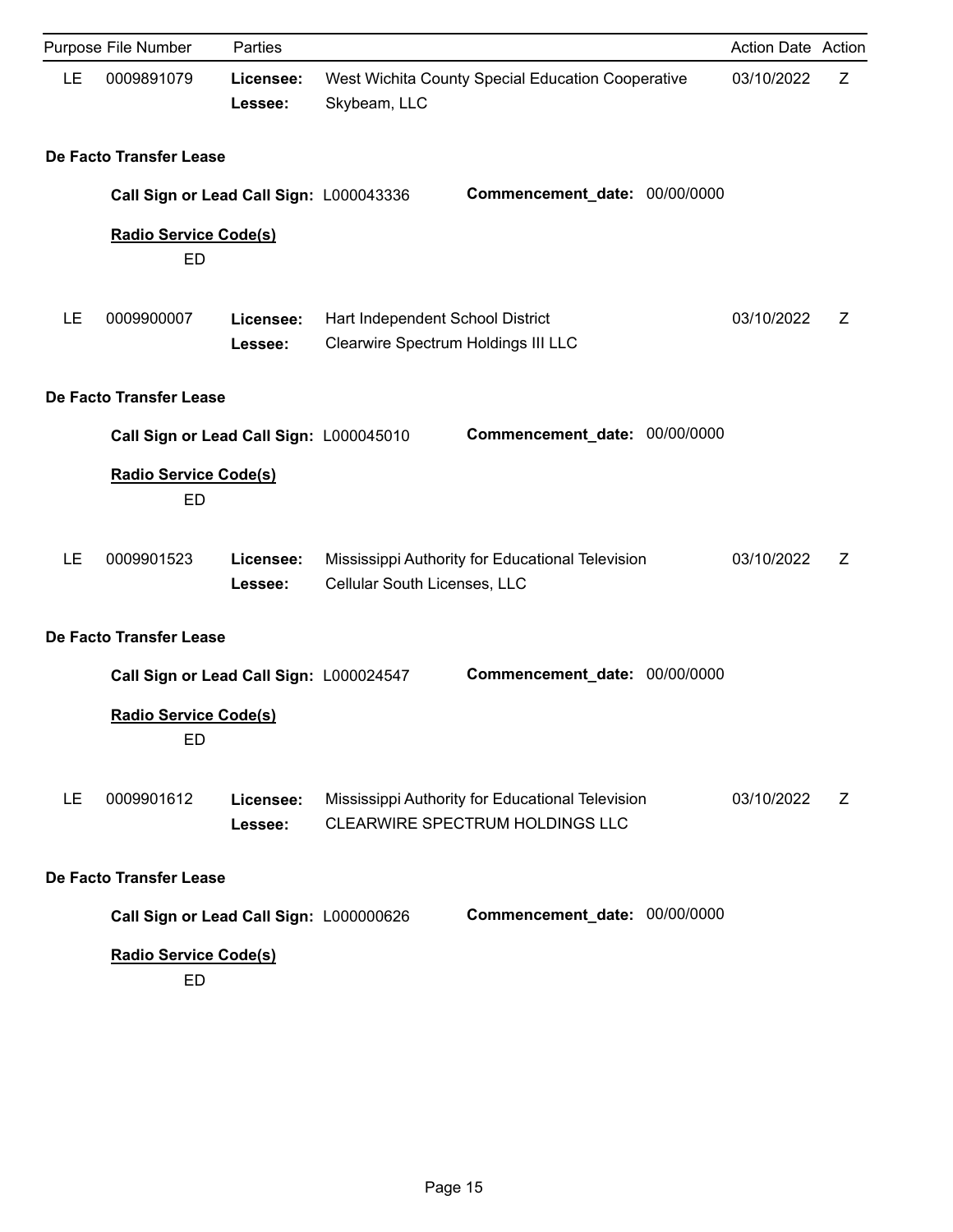|    | Purpose File Number                       | Parties   |                                |                               | Action Date Action |   |
|----|-------------------------------------------|-----------|--------------------------------|-------------------------------|--------------------|---|
| LE | 0009942488                                | Licensee: | <b>DATA TRUCK LLC</b>          |                               | 03/10/2022         | G |
|    |                                           | Lessee:   | <b>RC</b> Technologies         |                               |                    |   |
|    | De Facto Transfer Lease                   |           |                                |                               |                    |   |
|    | Call Sign or Lead Call Sign: L000017170   |           |                                | Commencement_date: 00/00/0000 |                    |   |
|    | <b>Radio Service Code(s)</b><br>BR        |           |                                |                               |                    |   |
| LC | 0009949007                                | Licensee: | BBN Inc.                       |                               | 03/11/2022         | Q |
|    |                                           | Lessee:   | <b>GCI Communication Corp.</b> |                               |                    |   |
|    | <b>Spectrum Manager Lease</b>             |           |                                |                               |                    |   |
|    | Call Sign or Lead Call Sign: L000011831   |           |                                | Commencement_date: 00/00/0000 |                    |   |
|    | <b>Radio Service Code(s)</b><br><b>CF</b> |           |                                |                               |                    |   |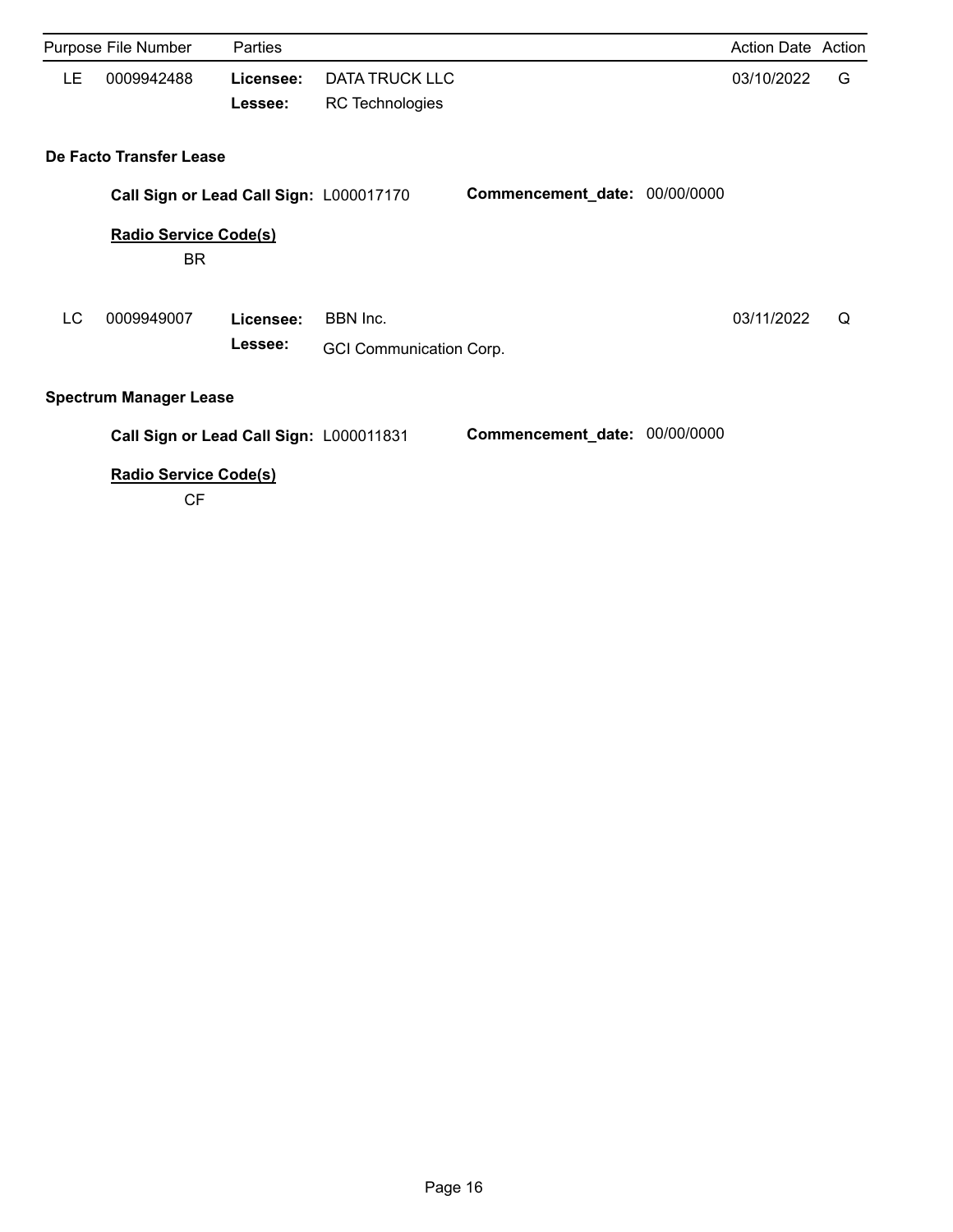#### **Purpose Key:**

- 
- 
- 
- LC Cancel of a Lease/Sublease/Private Commons The RE DE Reportable Event Arrangement **TC** Transfer of Control
- LE Extend the Term of a Lease/Sublease/Private Commons WD Withdrawal Arrangement

### **Action Key:**

- 
- D Dismissed Q Accepted
- 
- 
- M Consummated M W Withdrawn<br>
Z Application

#### **Radio Service Key:**

- AA Aviation Auxiliary Group
- AB Aural Microwave Booster
- AC Aircraft
- AD AWS-4
- AF Aeronautical and Fixed
- AH AWS-H Block (1915-1920 MHz and 1995-2000 MHz)
- AI Aural Intercity Relay
- AR Aviation Radionavigation
- AS Aural Studio Transmitter Link
- AT AWS-3 (1695-1710 MHz, 1755-1780 MHz, and 2155-2180 MHz)
- AW AWS, 1710-1755/2110-2155 MHz bands
- BA 1390-1392 MHz Band, Market Area
- BB 1392-1395 and 1432-1435 MHz Bands, Market Area
- BC 1670-1675 MHz Band, Market Area
- BR Broadband Radio Service
- CA Commercial Air-ground Radiotelephone
- CB BETRS
- CD Paging and Radiotelephone
- CE Digital Electronic Message Service
- CF Point to Point Microwave
- CG Air-ground Radiotelephone
- CL Cellular CJ Commercial Aviation Air-Ground Radiotelephone (800 MHz band)
- CN PCS Narrowband
- CO Offshore Radiotelephone
- CP Part 22 VHF/UHF Paging (excluding 931MHz)
- CR Rural Radiotelephone
- CT Local Television Transmission
- CW PCS Broadband
- CY 1910-1915/1990-1995 MHz Bands, Market Area
- CZ Paging and Radiotelephone, Auctioned
- DV Multichannel Video Distribution AND Data Service
- ED Educational Broadband Service<br>
The Contract of Contract Contract Contract Contract Open WT 600 MHz Band
- GB Business, 806-821/851-866 MHz, Conventional
- GC 929-930 MHz Paging Systems, Auction
- GI Other Indust/Land Transp, 896-901/935-940 MHz, Conv.
- GJ Business and Industrial/Land Transportation (809 - 824 and 8)
- GL 900 MHz Conventional SMR (SMR, Site-Specific)
- GM 800 MHz Conventional SMR (SMR, Site-specific)
- GO Other Indust/Land Transp, 806-821/851-866 MHz, Conv.
- GR SMR, 896-901/935-940 MHz, Conventional
- GS Private Carrier Paging, 929-930 MHz
- GU Business, 896-901/935-940 MHz, Conventional
- GX SMR, 806-821/851-866 MHz, Conventional
- IG Industrial/Business Pool, Conventional
- IK Industrial/Business Pool Commercial, Conventional
- LD Local Multipoint Distribution Service
- LN 902-928 MHz Location Narrowband (Non-Multilateration)
- LP Broadcast Auxiliary Low Power
- LS Location and Monitoring Service, Multilateration (LMS)

\* If the purpose of application is Amendment or Withdrawal and the disposition action indicates that a Dismissal occurred,

Page 17

there may be a previous version of that application still pending in ULS. You are encouraged to utilize ULS Application Search to research the disposition status of all versions of a particular filing.

- AA Assignment of Authorization LM Modification of a Lease/Sublease/Private Commons Arrangement
- AM Amendment **Amendment** 2008 Commons Arrangement LN New Lease/Sublease/Private Commons Arrangement
- AR DE Annual Report **LT** Transfer of Control of a Lessee/Sublessee
	-
	-
	-
- C Consented **C** Consented **P** Returned to pending **P** Returned to pending **P** Returned to pending
	-
- G Granted **R** Returned
- K Killed **T** Terminated **T** Terminated M Consummated **T** Terminated M Consummated M Consum
	-
	- Application removed from GAP
		- LV Low Power Wireless Assist Video Devices
		- LW 902-928 MHz Location Wideband (Grandfathered AVM)
		- MA Marine Auxiliary Group
		- MC Coastal Group
		- Microwave Industrial/Business Pool MG
		- Alaska Group MK
		- Millimeter Wave 70/80/90 GHz Service MM
		- Marine Radiolocation Land MR
		- Multiple Address Service, Auctioned MS
		- Nationwide Commercial 5 Channel, 220 MHz NC
		- 3650-3700 MHz NN
		- PC Public Coast Stations, Auctioned
		- PE Digital Electronic Message Service Private
		- QA 220-222 MHz Band Auction
		- QD Non-Nationwide Data, 220 MHz
		- QO Non-Nationwide Other, 220 MHz
		- QQ Intelligent Transportation Service (Non-Public Safety)
		- QT Non-Nationwide 5 Channel Trunked, 220 MHz
		- RP Broadcast Auxiliary Remote Pickup
		- RS Land Mobile Radiolocation
		- TB TV Microwave Booster
		- TI TV Intercity Relay TN 39 GHz, Auctioned
		- TP TV Pickup

WM WP

YD

WZ

WX WY

- TS TV Studio Transmitter Link
- TT TV Translator Relay

WR Microwave Radiolocation

700 MHz Upper Band (Block D)

YB Business, 806-821/851-866 MHz, Trunked YC SMR, 806-821/851-866 MHz, Trunked, Auctioned SMR, 896-901/935-940 MHz, Auctioned

700 MHz Lower Band (Blocks A, B, E)

YK Industrial/Business Pool - Commercial, Trunked YL 900 MHz Trunked SMR (SMR, Site-Specific) YM 800 MHz Trunked SMR (SMR, Site-specific)

YH SMR, 806-821/851-866 MHz, Auctioned (Rebanded YC license) YI Other Indust/Land Transp. 896-901/935-940 MHz, Trunked YJ Business and Industrial/Land Transportation (809 - 824 and 8)

YO Other Indust/Land Transp. 806-821/851-866 MHz, Trunked

WS Wireless Communications Service

Lower 700 MHz Bands

700 MHz Guardband

WU 700 MHz Upper Band (Block C)

YG Industrial/Business Pool, Trunked

YS SMR, 896-901/935-940 MHz, Trunked YU Business, 896-901/935-940 MHz,Trunked YX SMR, 806-821/851-866 MHz, Trunked ZV Interactive Video and Data Service

Microwave Marine

TZ 24 GHz Service

WA Microwave Aviation